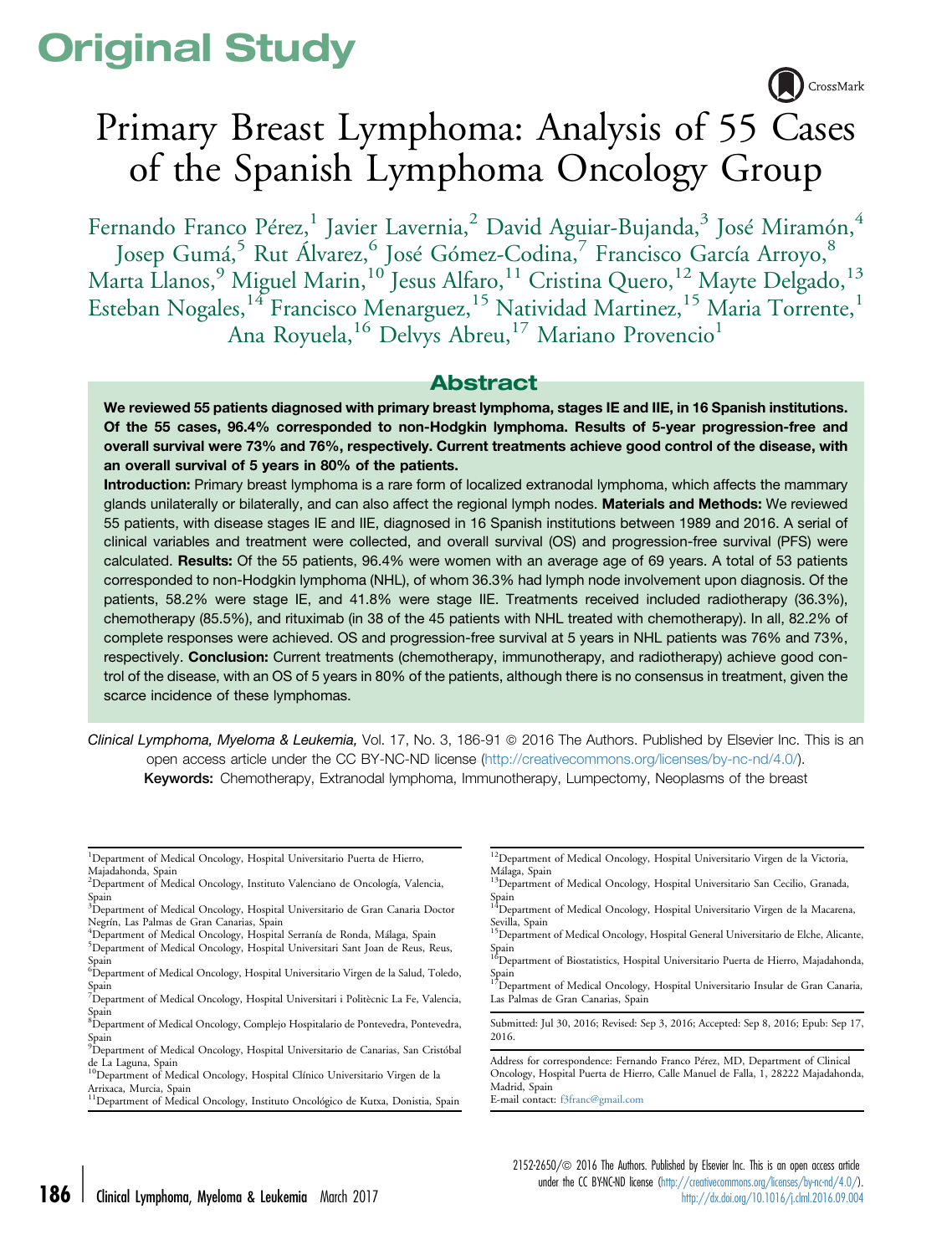## Introduction

Primary breast lymphoma (PBL) is a rare form of presentation of extranodal lymphoid neoplasm. It represents approximately 0.5% of all primary malignant neoplasms of the breast and between 1.7% and 2.2% of extranodal lymphomas. $1-5$  It was first described in 1972 by Wiseman and Liao, $6$  in a group of 31 patients diagnosed between 1951 and 1970, defining it as the infiltration of breast tissue by lymphoma with or without regional lymph node in patients without a history of prior nodal or extranodal lymphoma and systemic disease at the time of diagnosis. These criteria were reviewed in 1990 by Hugh et al.<sup>[7](#page-5-0)</sup> More than 96% of the cases of PBL affect women, and the average age of presentation is between 60 and 70 years old, without clear clinical or demographic differ-ences.<sup>[1-5,8-10](#page-5-0)</sup> Clinically, it is presented as a palpable mass, unpainful, without clear radiologic differences from carcinomas, and can be associated to ipsilateral axillary lymph nodes. $1-5,10,11$  Approximately 11% of the cases of PBL show bilateral involvement. More than 95% of the cases correspond to B-type non-Hodgkin lymphoma (NHL), of which 60% to 85% are diffuse large B-cell lymphoma. Much less common are the follicular lymphomas, mucosa-associated lymphoid tissue, or marginal zone lymphomas.<sup>[1-12](#page-5-0)</sup> Isolated cases of very aggressive lymphomas, such as Burkitt lymphoma, particularly in patients with immunosuppression treatment, have been published. Moreover, T lymphomas, which include anaplastic large cell lymphoma and Hodgkin lymphoma (HL), represent a small frac-tion of PBL, hardly reaching 5% and 1%, respectively.<sup>[12-16](#page-5-0)</sup> Current treatments (chemotherapy, immunotherapy, and radiotherapy) achieve good control of the disease, with an overall survival (OS) of 5 years in 80% of the patients, although there is no consensus in treatment, given the scarce incidence of these lymphomas.<sup>1-10,17-24</sup>

## Material and Methods

From March 1989 to January 2016, a total of 55 patients with PBL were diagnosed and treated in the Medical Oncology Department of 16 Spanish hospitals, all members of GOTEL, the Spanish Lymphoma Oncology Group. Only patients with stages IE to IIE were included, and patients with bilateral affectation were considered IIE. Clinical data were analyzed according to the modified criteria of Wiseman and Liao, and the histologic classification of the World Health Organization, 2008.<sup>1,6,7,25</sup>

The collected data include the age at diagnosis, the affected breast, stage, type of treatment (surgery, chemotherapy, radiotherapy, and chemo-immunotherapy), type of response, pattern of relapse, relapse, OS, and progression free survival. All analyses were performed using Stata v14.1 (StataCorp, 2015, College Station, TX). Survival analysis at 3, 5, and 10 years was calculated using the non-parametric estimator of Kaplan-Meier, and the comparisons of survival with the log-rank test. A  $P$ -value  $< .05$  was considered statistically significant, and an analysis was performed in order to analyze the potential clinical impact of the age, types of treatments and analysis of control of the disease, and the PFS and OS rates.

#### Results

A total of 55 patients were analyzed, 53 of whom were women with an average age of 69 years (range, 29-86 years). A total of 53 patients were diagnosed with NHL, and only 2 patients with HL; one of them nodular sclerosing type and the other rich in lymphocytes type (Table 1). Of the patients, 36.4% presented with lymph node involvement, 52.7% presented with right breast affectation, and 7.27% presented with bilateral affectation; 58.2% of the patients presented with stage IE and 41.8% with stage IIE. Of the whole cohort, only 2 patients presented B symptoms at diagnosis. The clinical features of patients with NHL are detailed in [Table 2,](#page-2-0) of which 70% correspond to aggressive lymphomas and 30% to indolent lymphomas.

Surgery, radiation, and chemotherapy, alone or combined, have been used according to each case, and a single patient with indolent lymphoma (follicular lymphoma) remains under observation with stable disease [\(Table 3](#page-2-0)). A total of 21 patients (38.2%) underwent surgery, lumpectomy being the procedure most performed (60%), followed by simple mastectomy (25%), and replacement of prosthesis and/or capsulectomy in 3 cases (15%). These last 3 cases correspond to patients with a diagnosis of breast implant-associated anaplastic large cell lymphoma, of which only 1 patient received subsequent chemotherapy with a CHOP (cyclophosphamide, doxorubicin, vincristine, prednisolone) scheme, with subsequent relapse and death from the disease. A total of 36.4% of patients were treated with radiotherapy alone or in combination with other treatments. Specifically, only 2 patients were treated with radiotherapy alone, both with radiologic complete response and without relapse. Of the 55 patients, 85.4% were treated with chemotherapy (45 NHL and 2 HL), and of these, 19 were treated with chemotherapy alone. Of 45 patients with NHL treated with chemotherapy, 38 of them received rituximab, and the 7 remaining cases were pre-rituximab or T lymphomas. Of these 45 patients, 77.5% received anthracyclines as part of the scheme of chemotherapy. All chemotherapy schemes used are detailed in [Table 4](#page-2-0).

In terms of response to the initial treatment, 86.7% were complete responses, 5.4% were partial responses, 3.7% were disease stabilization, and 3.7% were disease progression (2 cases, 1 corresponding to a diffuse large B-cell lymphoma and 1 to breast implant-associated anaplastic large cell lymphoma), thereby demonstrating a higher rate of complete responses in patients with aggressive lymphoma compared with indolent lymphomas.

Toward the end of the study, 10 patients had relapsed and were treated with second-line treatments, reaching full response in 50% of the cases, partial response in 10% of the cases, and progression of disease in 40% of the cases. These progressions correspond to

| Table 1                      | Histologic Type of Lymphoma (55 Patients) |                |      |  |  |  |
|------------------------------|-------------------------------------------|----------------|------|--|--|--|
| <b>Histologic Type</b>       |                                           | N              | %    |  |  |  |
| <b>DLBCL</b>                 |                                           | 33             | 60   |  |  |  |
| Marginal zone/MALT           |                                           | 8              | 14.5 |  |  |  |
| Follicular lymphoma          |                                           | 3              | 5.45 |  |  |  |
| BIA-ALCL                     |                                           | 3              | 5.45 |  |  |  |
| <b>SLL</b>                   |                                           | $\overline{2}$ | 3.63 |  |  |  |
| ALCL CD30 $+$                |                                           | 2              | 3.63 |  |  |  |
| B-lymphoplastic<br>lymphoma. |                                           | $\mathfrak{p}$ | 3.63 |  |  |  |
| Hodgkin lymphoma             |                                           | 2              | 3.63 |  |  |  |

Abbreviations: ALCL CD30+  $=$  anaplastic large-cell lymphoma CD30+; BIA-ALCL  $=$  breast implant-associated anaplastic large cell lymphoma; DLBCL = diffuse large B-cell lymphoma;  $MALT =$  mucosa-associated lymphoid tissue;  $SL =$  small lymphocytic lymphoma.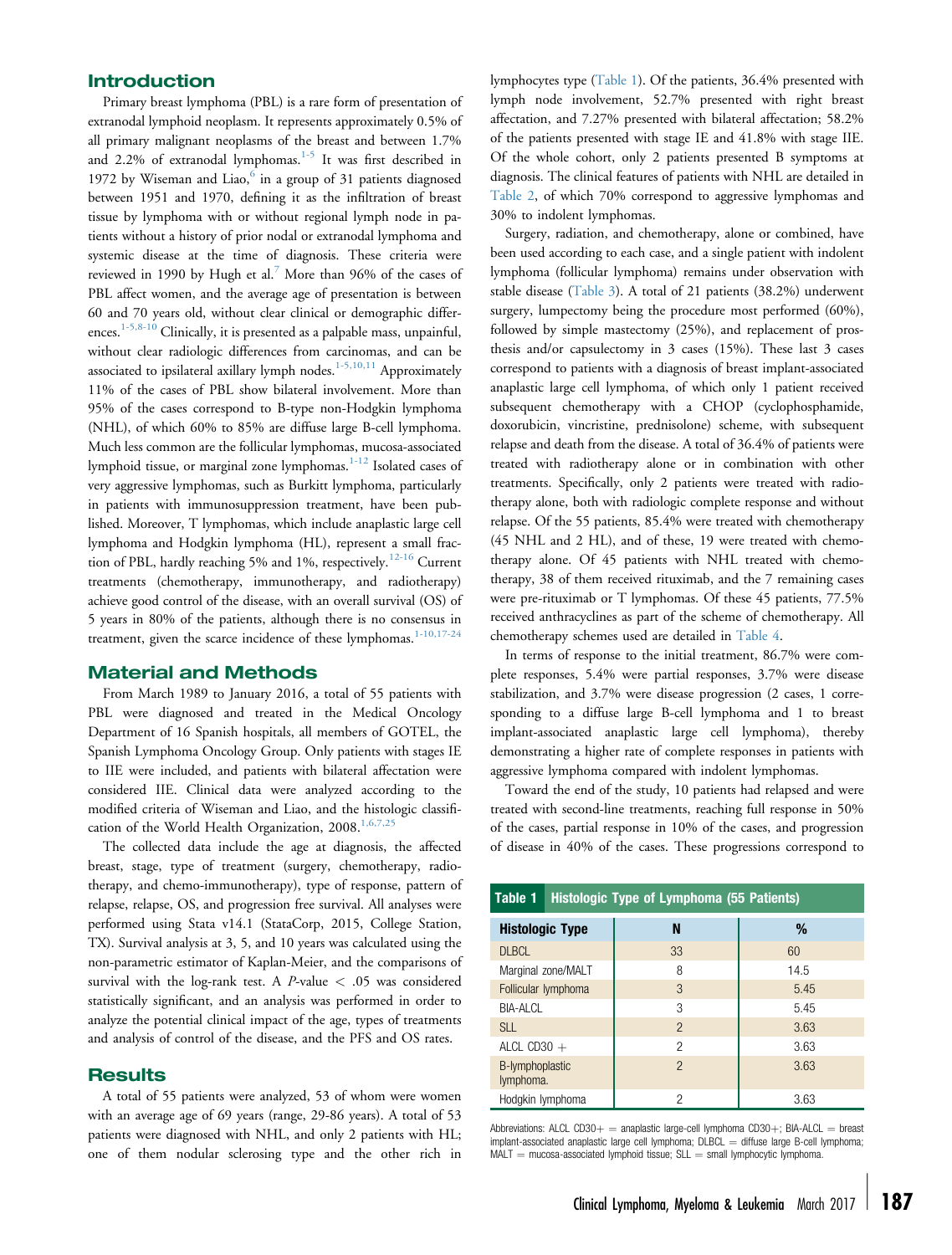| Table 2<br><b>Clinical Characteristics of the Cohort of Patients With</b><br><b>NHL</b> |                            |                         |                           |  |  |
|-----------------------------------------------------------------------------------------|----------------------------|-------------------------|---------------------------|--|--|
| <b>Characteristics</b>                                                                  | <b>Total Cases</b><br>N(%) | <b>Indolent</b><br>N(%) | <b>Aggressive</b><br>N(%) |  |  |
| Total                                                                                   | 53 (100)                   | 16 (30)                 | 37 (70)                   |  |  |
| Age                                                                                     |                            |                         |                           |  |  |
| $<$ 40 years                                                                            | 9(17)                      | 2(12.5)                 | 7(18.9)                   |  |  |
| 40-60 years                                                                             | 19 (35.8)                  | 6(37.5)                 | 13 (35)                   |  |  |
| $>60$ years                                                                             | 25 (47)                    | 8(50)                   | 17 (45.9)                 |  |  |
| Gender                                                                                  |                            |                         |                           |  |  |
| Female                                                                                  | 52 (98.1)                  | 16 (100)                | 36 (97.2)                 |  |  |
| Male                                                                                    | 1(1.88)                    | 0(0)                    | 1(2.7)                    |  |  |
| Node involvement                                                                        | 24 (45.28)                 | 8(50)                   | 16 (43.24)                |  |  |
| Laterality of tumor                                                                     |                            |                         |                           |  |  |
| Right                                                                                   | 28 (52.8)                  | 9(56.25)                | 18 (48.6)                 |  |  |
| Left                                                                                    | 21 (39.6)                  | 5(31.25)                | 17 (46)                   |  |  |
| <b>Bilateral</b>                                                                        | 4(7.5)                     | 2(12.5)                 | 2(5.4)                    |  |  |
| <b>Stage</b>                                                                            |                            |                         |                           |  |  |
| IE                                                                                      | 33 (62.2)                  | 8 (50)                  | 25 (67.5)                 |  |  |
| IIE                                                                                     | 20 (37.7)                  | 8(50)                   | 12 (32.4)                 |  |  |
| B-symptoms                                                                              |                            |                         |                           |  |  |
| Yes                                                                                     | 2(3.7)                     | 0(0)                    | 2(5.4)                    |  |  |
| N <sub>o</sub>                                                                          | 51 (96.2)                  | 16 (100)                | 35 (94.6)                 |  |  |

# <span id="page-2-0"></span>Primary Breast Lymphoma in Spain

Abbreviation:  $NHL$  = non-Hodgkin lymphoma.

high-grade lymphomas, which were the main cause of death in all of these cases. Of note, 2 of these progressions relapsed at the central nervous system level, both with diffuse large B-cell lymphoma.

Patients with NHL had a median follow-up of 4.7 years, and 80% of them showed an OS of 3 years, 76% of 5 years, and 71% of 10 years, whereas the PFS was 78%, 73%, and 64%, respectively ([Figures 1](#page-3-0) and [2](#page-3-0)). According to the treatment received, patients with NHL treated with anthracyclines presented better OS rates than the patients who received schemes without anthracyclines (3 year OS, 81.7% vs. 61.18% and 5-year OS, 76.59% vs. 61%); no statistically significant differences were observed ( $P = .23$ ). Similarly, PFS varied depending on whether patients received

| Table 3                 | <b>Type of Treatment Received</b> |                      |                         |                           |  |
|-------------------------|-----------------------------------|----------------------|-------------------------|---------------------------|--|
| <b>Treatment Type</b>   |                                   | <b>Total</b><br>N(%) | <b>Indolent</b><br>N(%) | <b>Aggressive</b><br>N(%) |  |
| Total                   |                                   | 53 (100)             | 16 (30.18)              | 37 (69.8)                 |  |
| Observation             |                                   | 1(1.8)               | 1(6.25)                 | 0(0)                      |  |
| Surgery only            |                                   | 5(9.43)              | 4(25)                   | 1(2.7)                    |  |
| RT only                 |                                   | 2(3.77)              | 2(12.5)                 | 0(0)                      |  |
| Chemotherapy only       |                                   | 17 (32)              | 4(25)                   | 13(35.1)                  |  |
| Surgery/chemotherapy    |                                   | 9(17)                | 2(12.5)                 | 7(19)                     |  |
| Chemotherapy/RT         |                                   | 12 (22.6)            | 1(6.25)                 | 11 (29.7)                 |  |
| Surgery/chemotherapy/RT |                                   | 6(11.3)              | 1(6.25)                 | 5(13.5)                   |  |
| Rituximab (NHL)         |                                   | 39 (73.6)            | 8(50)                   | 31 (83.8)                 |  |

Abbreviations: NHL  $=$  non-Hodgkin lymphoma; RT  $=$  radiotherapy.

| Table 4                                | <b>Chemotherapy Regimens</b> |                        |       |  |  |  |
|----------------------------------------|------------------------------|------------------------|-------|--|--|--|
| <b>Chemotherapy</b><br><b>Regimens</b> |                              | N                      | %     |  |  |  |
| R-CHOP                                 |                              | 29                     | 61.70 |  |  |  |
| CHOP                                   |                              | 5                      | 10.63 |  |  |  |
| <b>R-CVP</b>                           |                              | $\overline{4}$         | 8.51  |  |  |  |
| <b>CVP</b>                             |                              | $\mathfrak{p}$         | 4.25  |  |  |  |
| Rituximab only                         |                              | $\overline{2}$<br>4.25 |       |  |  |  |
| <b>ABVD</b>                            |                              | $\mathfrak{p}$<br>4.25 |       |  |  |  |
| R-COMP                                 |                              | 2.12<br>1              |       |  |  |  |
| R-MVP                                  |                              |                        | 2.12  |  |  |  |
| M-BACOP                                |                              |                        | 2.12  |  |  |  |

Abbreviations: ABVD  $=$  Doxorubicin, bleomicyn, vinblastine, dacarbazine; CHOP  $=$  $cycloplogphamide$ , doxorubicin, vincristine, prednisolone;  $COMP$  =  $cycloplogphamide$ , non-pegylated liposome-encapsulated doxorubicin, vincristine and prednisone;  $CVP =$ cyclophosphamide, vincristine, prednisolone; M-BACOP = mabtera, bleomycin, epidoxorubicin, cyclophosphamide, vincristine and prednisone;  $MVP =$  mitomycin, vinblastine, and cisplatin;  $R =$  rituximab.

anthracyclines or not (3-year PFS, 81.7% vs. 61.1% and 5-year PFS, 76.6% vs. 61%), reaching statistical significance ( $P = .05$ ).

In the case of immunotherapy, no significant differences were observed in OS and PFS, as most of the patients were treated with rituximab. OS at 3 years was observed in 81.6% of the rituximabtreated patients versus 62.5% in non-rituximab-treated patients  $(P = .98)$ , whereas the PFS at 3 years was 81.6% in rituximabtreated patients versus 62.5% in non-rituximab-treated patients; and the PFS at 5 years was 74.8% versus 62.5% ( $P = .83$ ).

With regard to the stage of the disease, no significant differences were observed in OS and PFS, most likely owing to the small sample size as shown in [Table 5](#page-4-0).

Also, no significant differences were observed in the analysis of survival according to age groups affected by the disease, with the survival at 5 years 76.5% in patients younger than 40 years old, 82.7% in patients between 40 and 60 years old, and 72.1% in patients over 60 years ( $P = .81$ ), with a PFS of 76.5%, 82.7%, and 68.7%, respectively  $(P = .54)$ .

The survival analysis based on the aggressiveness of the tumor shows no significant differences, with a 5-year global survival of 93% in the group of indolent lymphomas and 76.5% in the group of aggressive tumors ( $P = .38$ ), whereas the PFS was 83.7% and 71.7%, respectively  $(P = .65)$ .

#### **Discussion**

PBL is a rare form of extranodal lymphoma, which almost exclusively affects women.<sup>[1-10](#page-5-0)</sup> Its low incidence makes recruitment difficult, and therefore, published studies are mostly retrospective and descriptive, both from a clinical and histologic point of view. Our series of patients brings together a total of 55 cases of PBL, strictly according to the definition of Wiseman and Liao from 1972 and reviewed in 1990 by Hugh et al,  $6.7$  which constitute one of the few pure studies of PBL, longer than many of the publications that exist to date, which include patients with stages IIIE and IVE disease.<sup>[1,11,15,22-24,26-28](#page-5-0)</sup> Our results are consistent with previous publications, in which the largest number of cases correspond to large B-cell lymphoma (60%), followed by B marginal zone lymphoma (14.5%) and follicular lymphoma (5.45%),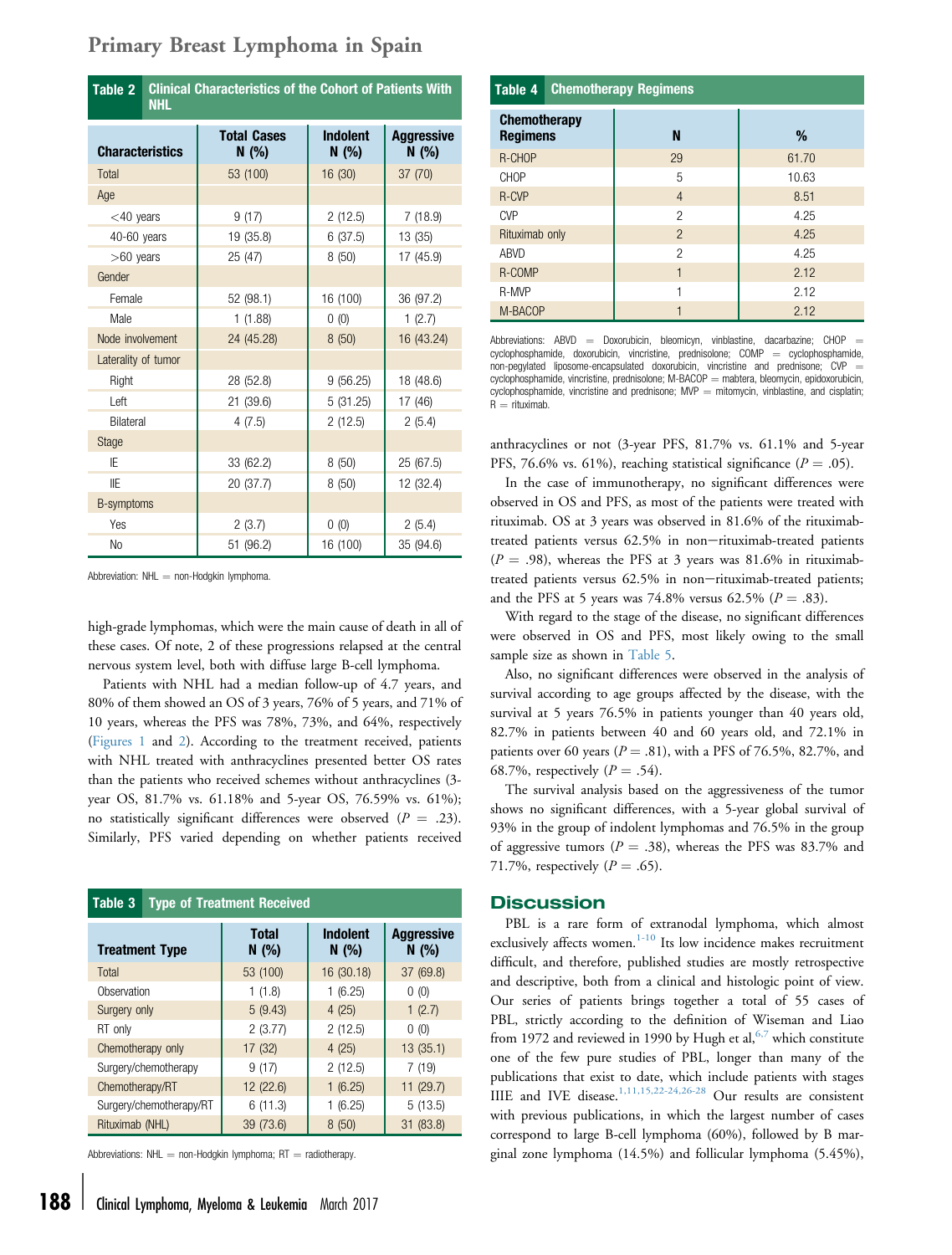<span id="page-3-0"></span>



with a small percentage representing rare histologies, including HL, of which 2 cases were diagnosed.<sup>1-12</sup>

Generally, PBL is presented as a palpable mass in the breast that may or may not be accompanied by axillary lymph nodes, which makes it clinically difficult to differentiate from a breast carcinoma. Despite some studies trying to identify x ray patterns suggestive of this entity, no specific radiologic or imaging patterns characteristic of this disease have been deter-mined.<sup>[29-34](#page-5-0)</sup>

Thick needle biopsy is the most common technique used for reaching a histologic diagnosis of PBL. However, in many cases, the tissue available for immunohistochemical study is insufficient, so there are still a significant percentage of patients who need to un-dergo surgery in order to ensure the definitive diagnosis.<sup>[26,35-37](#page-5-0)</sup>

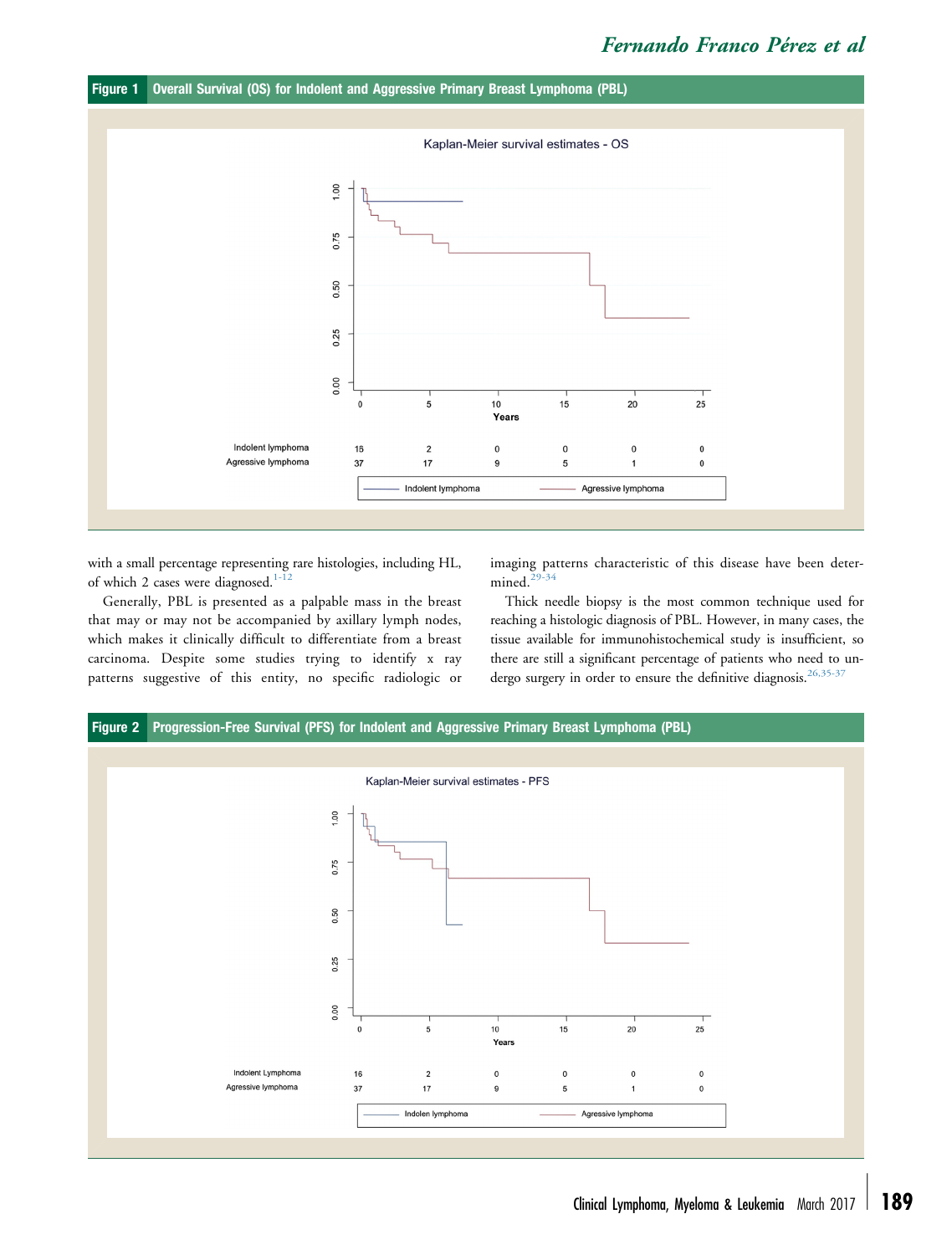| Table 5          | <b>Survival of Different Stages</b> |                  |             |                            |            |             |
|------------------|-------------------------------------|------------------|-------------|----------------------------|------------|-------------|
|                  |                                     | $OS (P = .39) %$ |             | <b>PFS</b> ( $P = .14$ ) % |            |             |
|                  | 3<br>years                          | 5<br>years       | 10<br>years | 3<br>years                 | 5<br>years | 10<br>years |
| Stage IE         | 85                                  | 78               | 78          | 80                         | 78         | 78          |
| <b>Stage IIE</b> | 73.5                                | 73.5             | 57.2        | 68.5                       | 68.5       | 41.6        |

## <span id="page-4-0"></span>Primary Breast Lymphoma in Spain

Abbreviations:  $OS =$  overall survival; PFS  $=$  progression-free survival.

Currently, there is not a well-established recommendation for treatment, given that PBL is a rare entity, and no prospective studies have been performed. Since the beginning of the 1990s, it has been well-known that surgery does not improve survival. This was confirmed by Jennings et al in a retrospective study of 465 patients, where they evaluated the role of mastectomy in PBL.<sup>[38](#page-5-0)</sup> A particular case is the anaplastic large-cell lymphoma, which is associated with breast prostheses, in which case the surgical treatment, depending on etiology of disease, is the capsulectomy, the definitive replacement, or the removal of the prosthesis as a causal agent, offering important possibilities for the control of the disease.<sup>[39-41](#page-5-0)</sup> As a matter of fact, this was the treatment performed in 3 patients of our series with anaplastic large-cell lymphoma associated with prosthesis. Only 2 of our patients with non-aggressive lymphomas (mucosa-associated lymphoid tissue) underwent surgery and subsequently relapsed locally with a 15- and 21-month disease-free interval, respectively. Consequently, the first case was treated with surgery and the second with radiotherapy, both with complete response.

Systemic treatment with chemotherapy remains the basis of management of PBL, with the schemes generally used being R-CHOP or similar, where the use of anthracyclines and rituximab have demonstrated to have a beneficial effect on PFS and OS.[1-5,9,10,15](#page-5-0) The retrospective series of cases published so far include patients from both the rituximab and the pre-rituximab era, and demonstrate the main role of immunotherapy in these patients[.1-5,9,10,17,23,24](#page-5-0) This approach was not possible in our series, as only 8% of our patients were treated in the pre-rituximab era; therefore, a comparison between the 2 groups was not possible. The same occurs with anthracyclines, as most patients received this treatment.

Moreover, radiotherapy still plays an important role in the treatment of patients with resected disease, and specially in pa-tients with non-aggressive tumors.<sup>[1-5,9,10,21,22](#page-5-0)</sup> Of note, in our series, 2 patients were treated exclusively with radiotherapy, 1 B marginal zone lymphoma and 1 small lymphocytic lymphoma, reaching full radiologic response and with no evidence of relapse during the follow-up, and thus demonstrating the effectiveness of this therapy. In our series, 3 of the 10 relapses were indolent lymphomas that had only been treated with radiation, reaching complete response. Therefore, we consider that it is likely, in selected cases of indolent lymphomas, that radiotherapy alone can be considered an effective treatment with significant rates of complete response.[1-5,9,10,19,21,22,42](#page-5-0)

Overall, the published series report 5-year survival rates of 80% and 5-year PFS of 77%.[11,21,22,24,26-28](#page-5-0) In our cohort, the 5-year OS was 76%, and the 5-year PFS was 73%, with no statistically significant differences observed in the analysis by subgroups of treatment and histology, as well as by age groups.

However, there is a trend toward improvement of survival rates for patients who have received anthracyclines and rituximab, but the reduced sample size disabled obtaining statistical differences in our results.

Despite these results, the analysis of similar studies support the use of combined chemotherapy, if possible, with anthracyclines associated with rituximab, in the management of aggressive lymphomas, with subsequent assessment of consolidation of radiotherapy treatment. Several retrospective studies show rates of relapse in the central nervous system (CNS) of 5% to 15%. Aviv et al analyzed the published series, and the overall rate of CNS relapse was 8%. CNS prophylaxis is controversial and should only be considered in high-risk patients, namely patients with stage IIE, tumors > 5 cm, and aggressive histology.<sup>[1-5,8-11,15,42-46](#page-5-0)</sup> Exclusive radiotherapy treatment can be recommended in patients with indolent histology and without bulky disease and has demonstrated a significant impact on both OS and PFS rates. On the other hand, surgery has been demonstrated to have no impact on PFS or OS,<sup>[20,38,43,47](#page-5-0)</sup> and therefore, its use should be relegated to patients where biopsies are negative or not conclusive.

With regard to the small percentage of patients with HL PBL, they must follow the recommended ABVD (doxorubicin, bleomicyn, vinblastine, dacarbazine) scheme and assess the consolidation radiotherapy treatment, according to stages I or II, and whether or not they reached complete remission after chemotherapy. Two of our patients with HL (1 nodular sclerosing type and the other rich in lymphocytes) were treated with ABVD with complete response and were relapse-free after 2 years of follow-up.

### Conclusion

The diffuse large B-cell lymphoma, in our series, remains the most frequent histologic subtype of PBL. Although there is a lack of a standard treatment of PBL, our results suggest that the optimal treatment may be chemotherapy combined with adjuvant radiotherapy. Some indolent lymphomas could be treated with exclusive radiotherapy, reaching an adequate control of the disease, low morbidity, and with a significant impact on survival rates.

#### Clinical Practice Points

- PBL is a rare form of presentation of extranodal lymphoid neoplasm.
- The management of primary breast NHL is generally determined by the histologic subtype and extent of disease.
- Systemic treatment with chemotherapy remains the basis of management of PBL; however, radiotherapy treatment still plays an important role in the management of patients with resected disease, and even in patients with nonaggressive tumors.
- Indolent lymphomas can be treated with exclusive radiotherapy, reaching an adequate control of the disease.

## **Disclosure**

The authors have stated that they have no conflicts of interest.